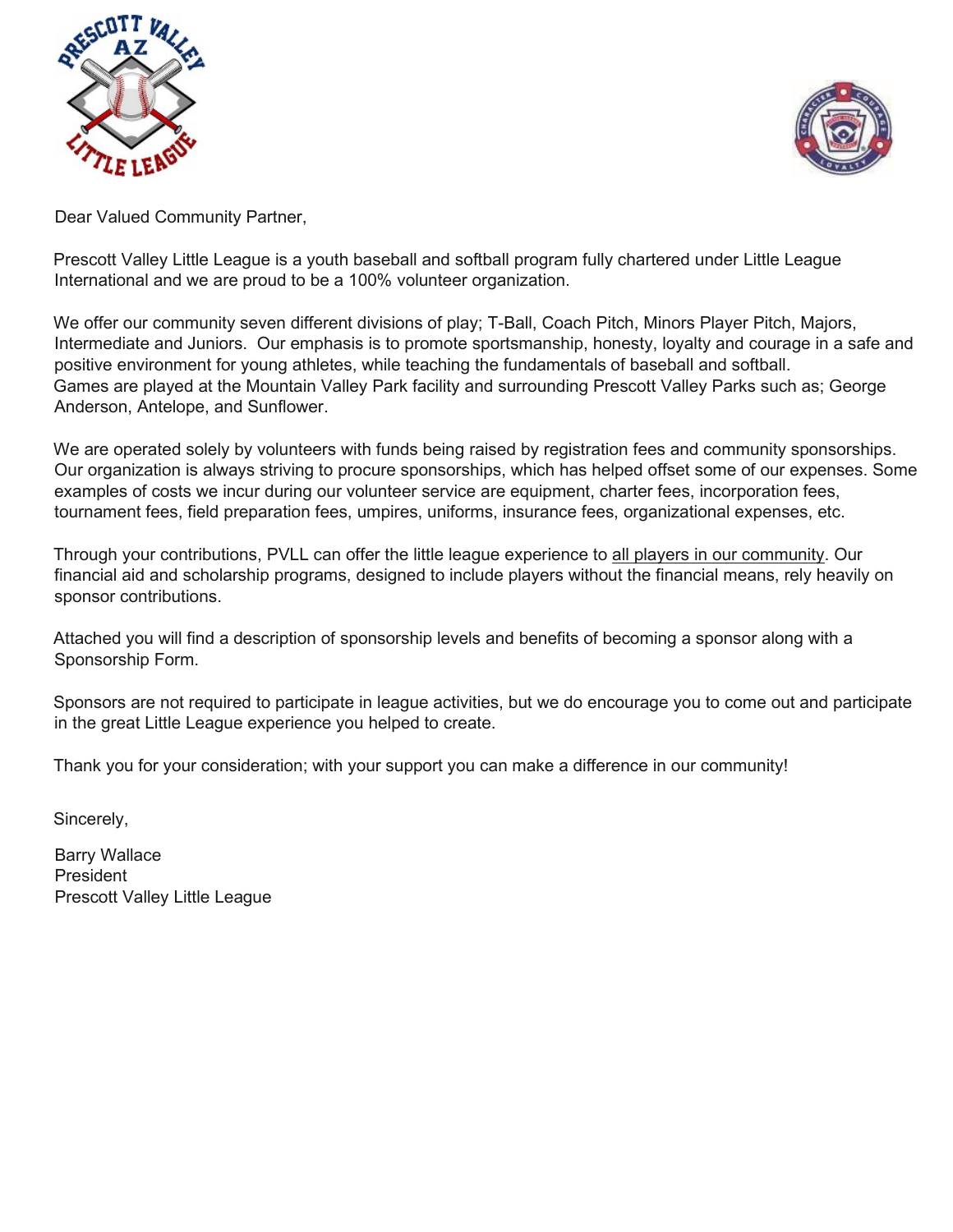# Sponsorship Levels:

#### **League Sponsor \$150**

- Company or family name listed on website Sponsor Page
- Banner with your company or family name will be displayed at Mountain Valley Park
- Certificate of Appreciation.

#### **Team Sponsorship \$350**

- Company or family name listed on website Sponsor Page
- Banner with your company or family name will be displayed at Mountain Valley Park
- Team plaque with your team's picture to hang at your place of business.
- Certificate of Appreciation

#### **Dugout Sponsorship \$1500**

- Large Dugout banner with your company or family name will be displayed at Mountain Valley Park
- Advertisements on our Sponsor webpage with link to your website
- Company name printed on the back of two (2) team's uniform of your choice. First come, first served basis.
- Team plaque with your team's picture to hang at your place of business.
- Certificate of Appreciation

#### **Field Sponsorship \$3800**

- Large Backstop Banner (or other highly visible location as determined by Sponsor) naming the field after your business and a 5'x 7' banner in the outfield.
- All communications, schedules, etc. sent by PVLL with use the verbiage "[your company name] Field"
- Advertisements on our Sponsor webpage with link to your website
- Company name printed on the back of four (4) team's uniform of your choice. These will be on a first come, first served basis so time is critical.
- Team plaque with your team's picture to hang at your place of business.
- Certificate of Appreciation